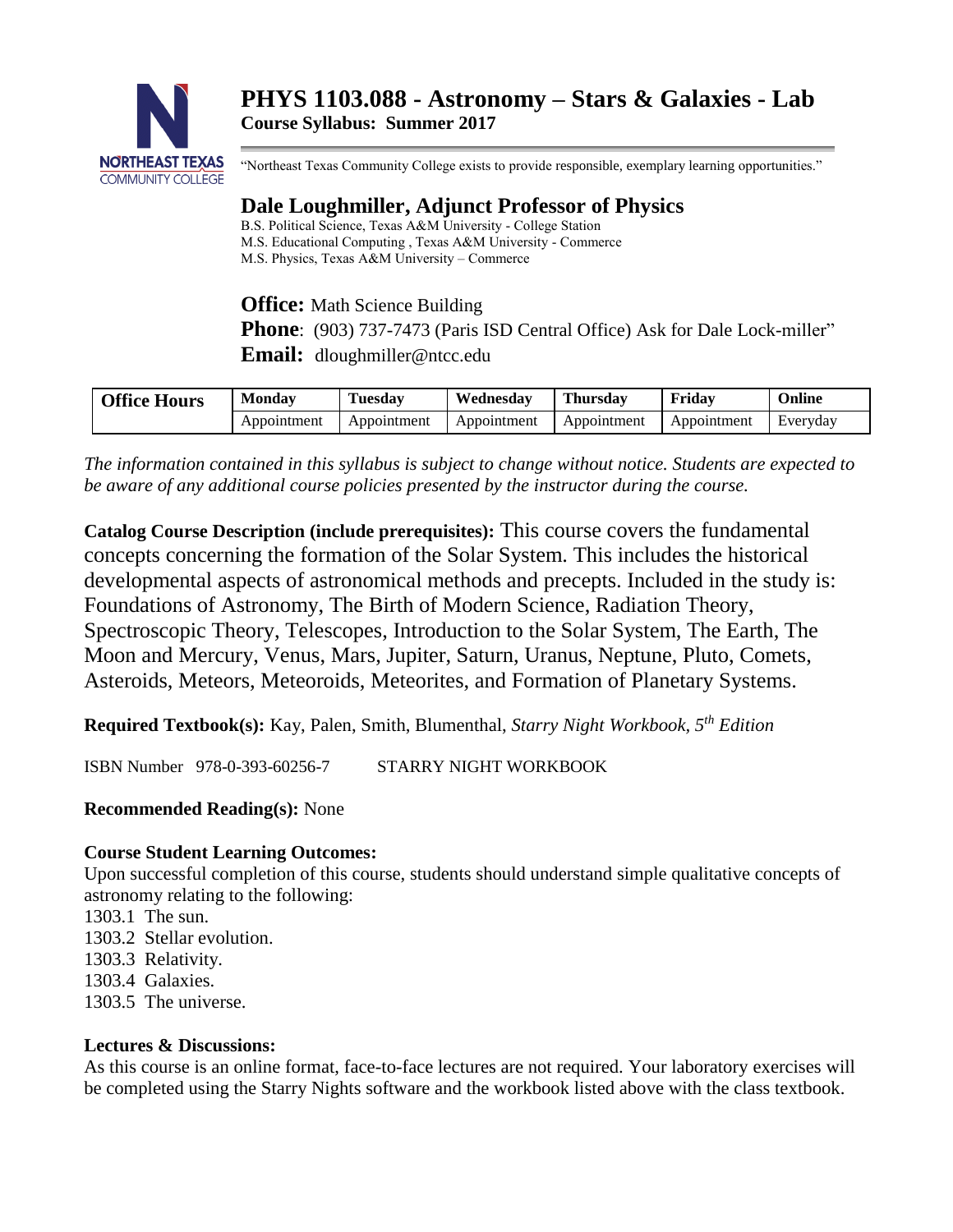## **Evaluation/Grading Policy:**

The student's semester grade will use the following percentages: Homework Assignments 100%

#### **Tests/Exams:**

These will be quizzes that review each chapter's labs. These quizzes will be counted as homework grades with equal weight to the labs. There will not be any major test.

## **Labs:**

Each lab will require the use of Starry Night software.

## **Other Course Requirements: (None)**

#### **Student Responsibilities/Expectations:**

This course requires a concerted effort by the student to manage their time wisely. The student should setup a weekly schedule of 2-3 hours of study to be successful in this course. Two to three hours per week is minimal time necessary for reading, doing homework assignments and laboratory assignments.

## **NTCC Academic Honesty Statement:**

"Students are expected to complete course work in an honest manner, using their intellects and resources designated as allowable by the course instructor. Students are responsible for addressing questions about allowable resources with the course instructor. NTCC upholds the highest standards of academic integrity. This course will follow the NTCC Academic Honesty policy stated in the Student Handbook."

#### **Academic Ethics**

The college expects all students to engage in academic pursuits in a manner that is beyond reproach. Students are expected to maintain complete honesty and integrity in their academic pursuit. Academic dishonesty such as cheating, plagiarism, and collusion is unacceptable and may result in disciplinary action. Refer to the student handbook for more information on this subject.

# **ADA Statement:**

It is the policy of NTCC to provide reasonable accommodations for qualified individuals who are students with disabilities. This College will adhere to all applicable federal, state, and local laws, regulations, and guidelines with respect to providing reasonable accommodations as required to afford equal educational opportunity. It is the student's responsibility to arrange an appointment with a College counselor to obtain a Request for Accommodations form. For more information, please refer to the NTCC Catalog or Student Handbook.

# **Family Educational Rights And Privacy Act** (**FERPA**):

The Family Educational Rights and Privacy Act (FERPA) is a federal law that protects the privacy of student education records. The law applies to all schools that receive funds under an applicable program of the U.S. Department of Education. FERPA gives parents certain rights with respect to their children's educational records. These rights transfer to the student when he or she attends a school beyond the high school level. Students to whom the rights have transferred are considered "eligible students." In essence, a parent has no legal right to obtain information concerning the child's college records without the written consent of the student. In compliance with FERPA, information classified as "directory information" may be released to the general public without the written consent of the student unless the student makes a request in writing. Directory information is defined as: the student's name, permanent address and/or local address, telephone listing, dates of attendance, most recent previous education